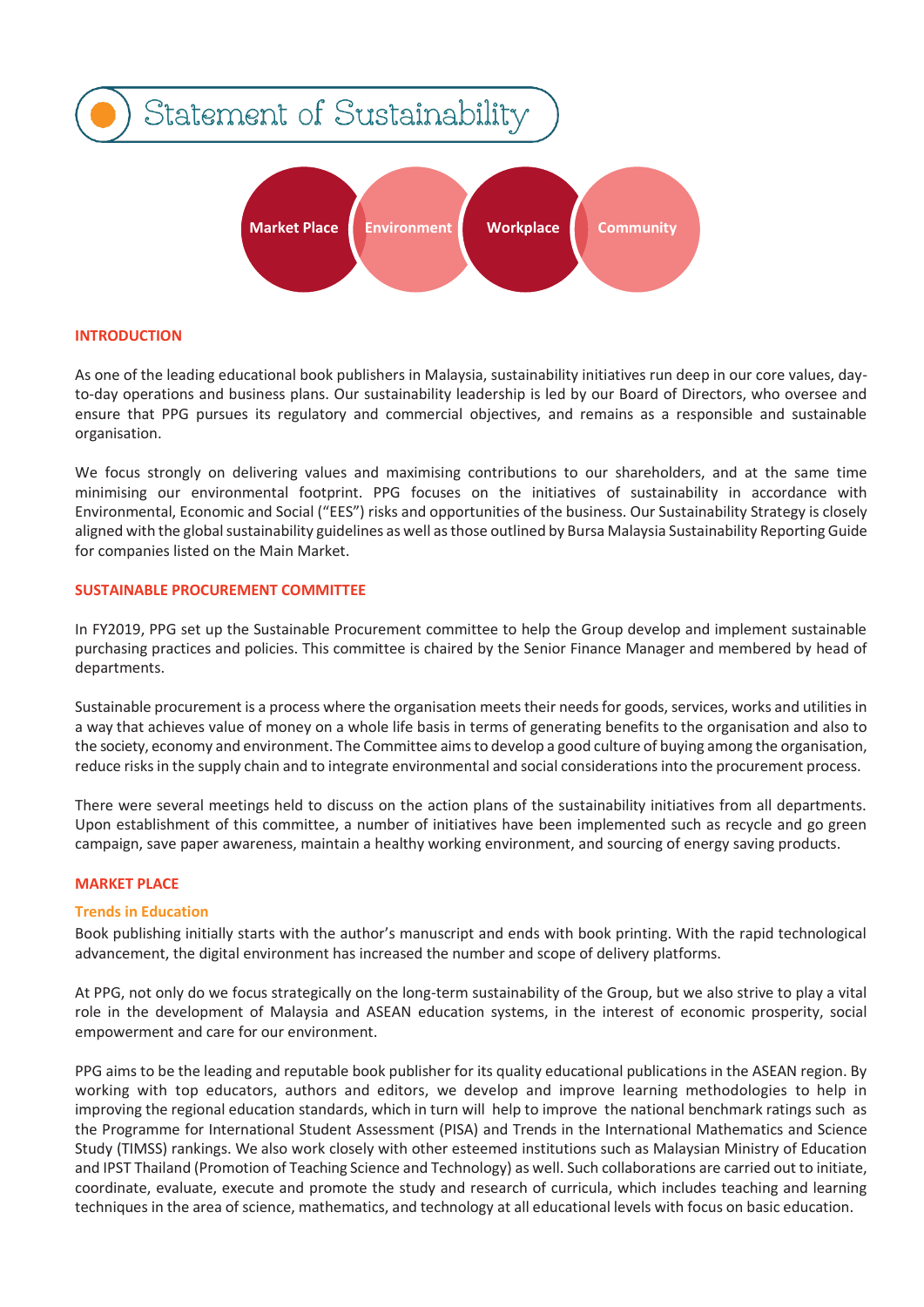

With the continuous effort to address issues related to the current and future trends in education, the Group will stay relevant and prosper in the coming years, in line with goals for different educational systems and delivery forms.

Facing the challenges of Covid-19 where most of the education institutions were closed and created the largest disruption of education system in history that affected nearly 1.6 billion learners in more than 190 countries. Pelangi, as an education service provider, responded to the accelerated changes in modes of delivering quality education by supporting the continuition of teaching and learning during the pandemic. Several webinars were conducted through the Pelangi Education Training Academy to teachers and students.



**Digital Educational Content & Products**

PPG creates digital educational products to keep abreast with technological changes over the years. Our investment in Xentral Method Sdn. Bhd. has facilitated the Group in creating new digital related products which blend our contents with the latest available technology. The digital educational products include the interactive revision books series ("Interactive eBooks"), the electronic library ("eLibrary"), e-books, Augmented Reality (AR), Virtual Reality (VR), mobile based learning, customised assessment tools and other multimedia learning tools.





With ASEAN in mind, we intend to expand our digital products to enter the market by sharing the concept of existing digital products developed by the Malaysian team with our regional teams in Thailand and Indonesia while they explore their markets for digital products.

Apart from that, PPG is also collaborating with different ebook store platforms to promote Pelangi's e-books and e-magazines to a wider audience in Google Play, Ookbee (Thailand), E-sentral (Malaysia), Kaki Buku and Amazon.com's Kindle. In response to the needs of 21st century learning and teaching, PPG has joined forces with FrogAsia Sdn. Bhd. to deliver free digital quizzes via the 1BestariNet to Malaysian students. Powered by services and technology, these online platforms help PPG to improve educational access and outcome through our capabilities to create content and assessment.

In this digital era, PPG will remain relevant by embracing technological innovation and diversifying beyond publishing, to offer e-learning and technology-driven information solutions. This statement is in line with the Malaysian Education Blueprint 2013-2025, that aims to transform the medium of teaching and learning in Malaysia from printed textbooks to digital textbooks. In 2019. MOE Malaysia will launch its first digital textbook and Pelangi is the publisher for the Form 1 Mathematics digital textbook. PPG will continue to develop and explore new, innovative digital products to benefit the young generation.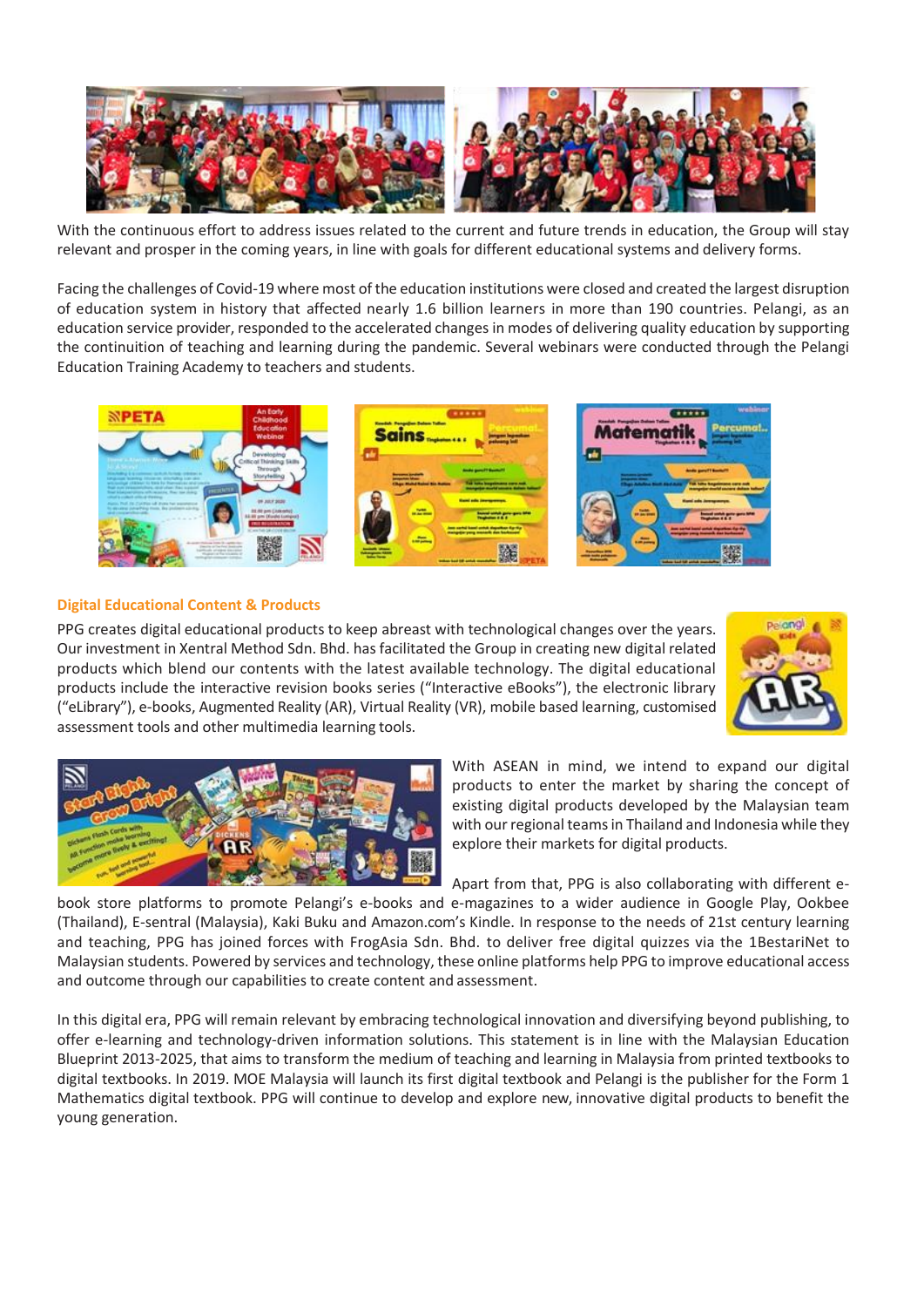The Covid-19 pandemic accelerated the uptake of digital learning or online learning for students around the world. Having been forced to embrace digital learning, many educators have come to appreciate the many benefits and opportunities from online learning. Pelangi online resources platform on [www.epelangi.com i](http://www.epelangi.com/)s filled with educational contents and interactive features on varioussubjects covering many different topicsto support the students and teachers learning from home.





### **Regional Expansion**

PPG's participation in the recent ASEAN Publishing Forum held in Philippines has injected PPG with confidence in developing more publications that suit the potential ASEAN market which has the largest segment of youth target audience under the age of 30.

Through our regional offices, more investment and product development will be placed in growing PPG'sfootprint in the

ASEAN market. Furthermore, our achievements have laid a solid foundation for our future and the challenges ahead especially in Thailand and Indonesia market, from which we can continue to pivot our business to seize growth opportunities and come up with more localised educational products. The Group has seen good growth in Indonesia market last year and expects further growth in the coming financial year.

PPG will also continue to explore new forms of collaborations and develop new business models across the publishing or digital education boundaries in ASEAN countries. In addition, such collaborations not only grant us access to regional resources, expertise and reach, but more importantly provide us with insights and learnings to enable delivery of an immersive customer experience on a regional level.

# **Digital Marketing & Channels**

The advancement of the Internet, mobile technology and social networking is fundamentally reshaping the way we interact with our core customers. Our focus continues to be on our core customers and finding ways to provide value and convenience. We have expanded our sales channels in e-commerce in recent years, such as through our own online bookstore, Pelangibooks.com and other channels like Lazada, Shopee, PG Mall for physical books whereas Google Play Books, e-Sentral, KakiBuku for eBooks.

We undertook the task ofrebranding and redesigning of our e-commerce website. We improved our Pelangi books online bookstore website design and layout to enhance and smoothen our customer's online shopping experience. From visuals to usability, every single element is crucial to the customer experience which leads to a huge impact on PPG's brand ability to retain and attract old and new customers alike.

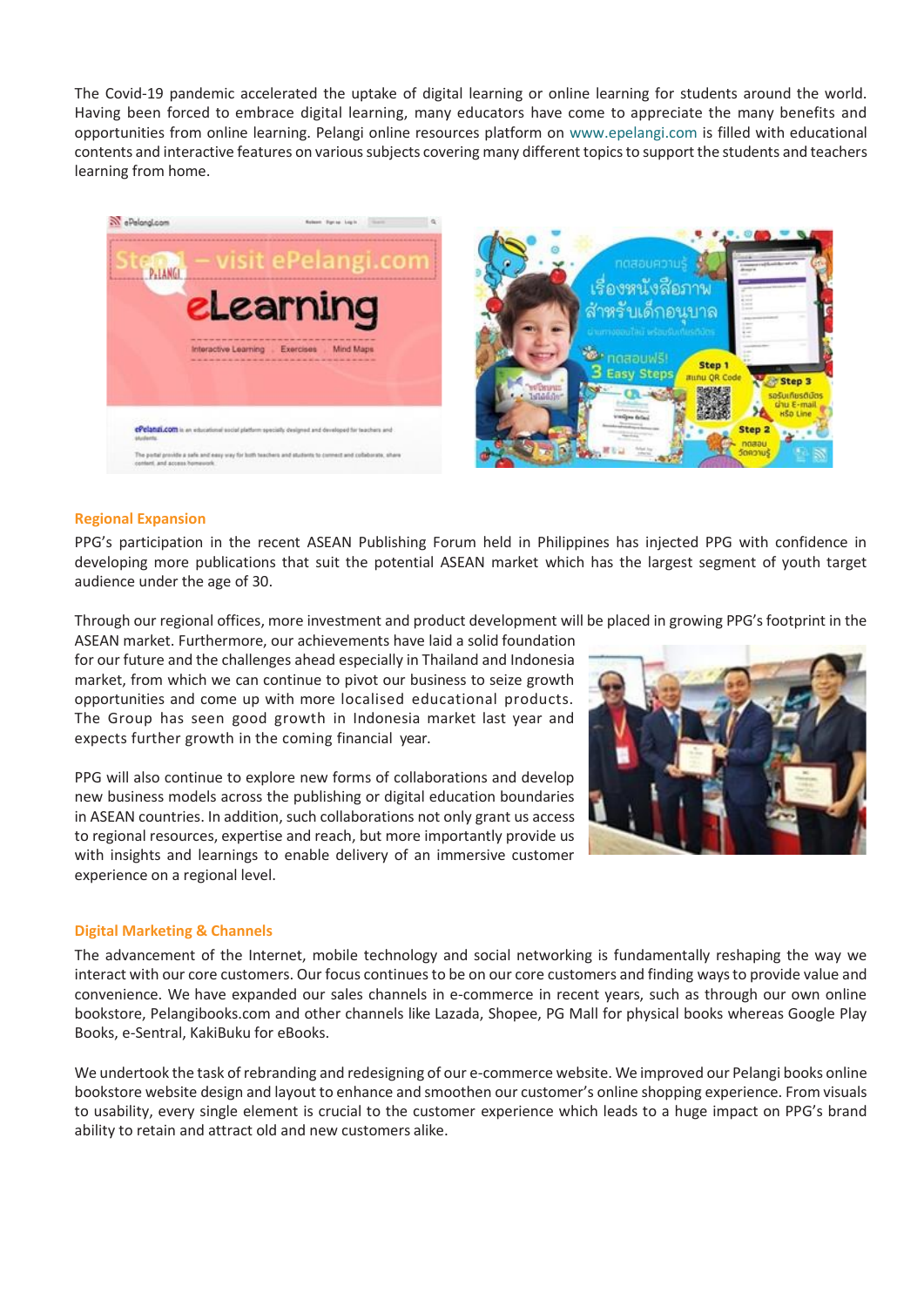

Digital marketing and its associated channels are important like any other form of marketing. It is all about promoting products, building brands, developing leads, and engaging customers via online. PPG promotes its products or brands via one or more forms of electronic media. As part of the digital marketing strategy, the advertising mediums include promotional efforts made via the website, social media, mobile, direct mail, point of sale and many more.

The Covid-19 pandemic in 2020 changed the way we live, the way we work and the way we shop. This pandemic and its aftermath are going to continue to cause major disruptions for businesses across the country and change consumer buying behaviours indefinitely. In these moments of uncertainty and rapid change, a digital marketing strategy is vital. The Advertising and Promotion team in Pelangi elevated its digital marketing activities by exploring web and social media platforms where customers can be approached, and relationships built and fostered.



PPG's consolidated view of customer preferences and expectations across all channels are utilised by our marketing and publishing teams to create and anticipate consistent, coordinated customer experiences that will move customers along in the buying cycle and improvement on our products.

# **Content Copyright Development and Protection**

PPG's success today very much relies on the talent pool of writers we have here in Malaysia, and PPG certainly sees Malaysia as an excellent country to develop its own pool of writers. The Malaysian government has been supportive of copyright-based industry activities, through agencies like Majlis Buku Kebangsaan Malaysia (MBKM), Perbadanan Kota Buku, Institut Terjemahan & Buku Malaysia and even Perpustakaan Negara Malaysia. Copyright protection is also well managed in Malaysia through government agencies such as MyIPO.

Since 2013, PPG has been collaborating with MBKM in Program Pengkarya Guru in training teachers to write and publish original novels. PPG has published 25 novels under this programme. Besides this, PPG also collaborated with Malaysian Board on Books for Young People (MBBY), to launch Malay novels and organise National Young Adults Novels Writing Competition since 2009. One of the novels has being adopted as the official Malay literature textbook in the national schools. PPG is also continuously sourcing for good content worldwide, translate and introduce the content to our regional markets such as the Harry Potter Series and Highlight Hidden Pictures.

PPG also participates in international book fairs and publishing related conferences, not only to export PPG copyrights, but also to be exposed to new publication ideas from other countries. Such activities are important to grow the publishing portfolio over the years. With such opportunities, PPG has been able to collaborate with foreign partners in developing publications tailor-made for their markets. PPG has exported copyrights to several countries which include Vietnam, Philippines, China, Hong Kong, and Sri Lanka.

Through its regional offices in Thailand and Indonesia, PPG produces local publications for their markets and other ASEAN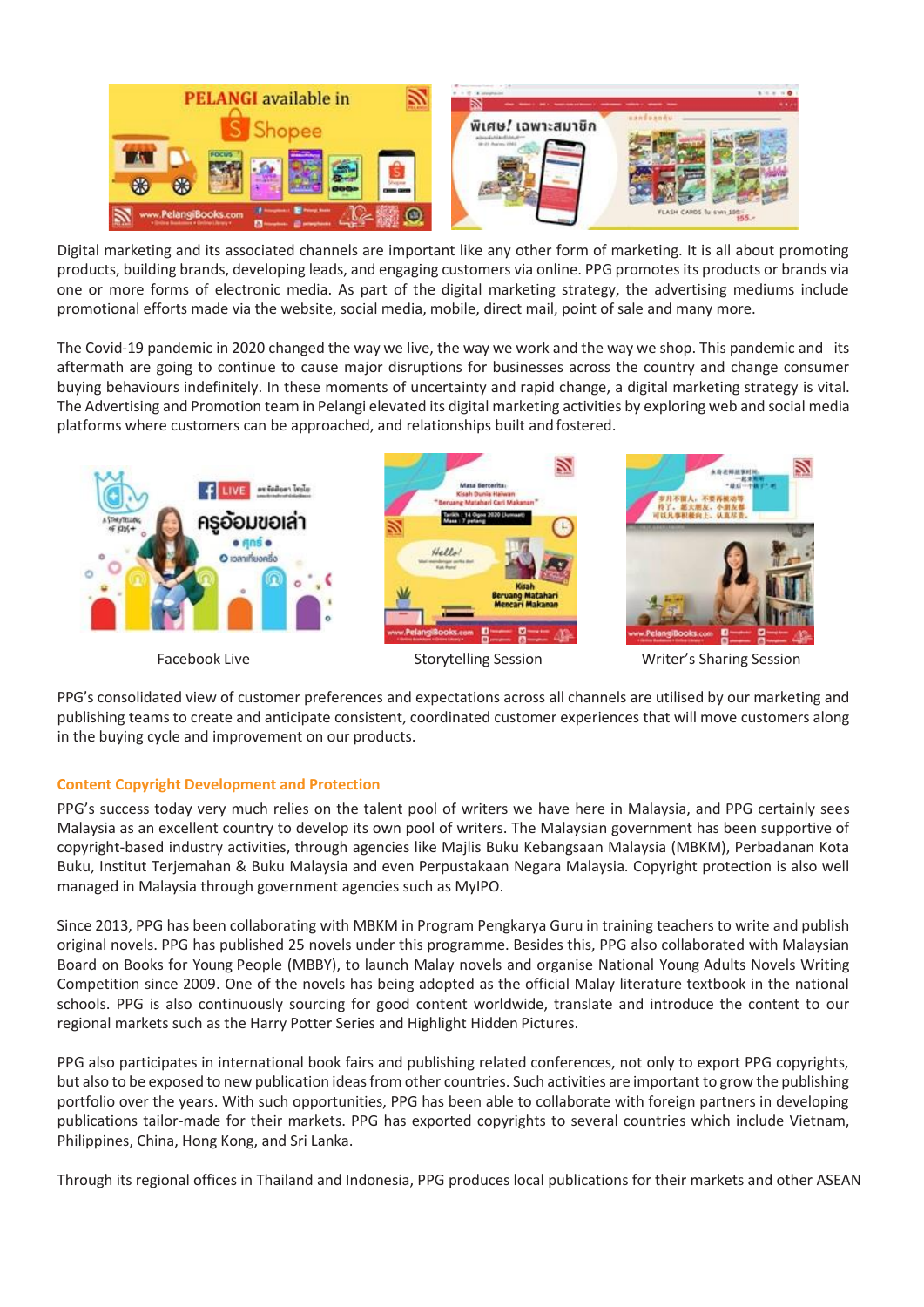markets. The regional offices have helped PPG tap into the talent pools in different countries, share creative ideas and produce suitable publications for all markets. PPG is desirous of being the leading publishing house in ASEAN. All the various publishing initiatives will only bring us closer in achieving this aim.

Copyright is important in all forms of media because it provides legal ownership over the works produced. In this digital age, copyright is equally important for online content too. In line with the protection of our copyrights, PPG initiateslegal action against any copyright infringement in order to protect the copyright

ownership of our products.

In 2018, PPG collaborated with a Philippines publisher, Rex Bookstore to develop Primary Science Worktext, named "The Scientist in Me" which was adapted to the Philippines local syllabus. With the launching of this series, PPG sees the publishing industry as now moving from an individualistic knowledge acquisition culture towards a collaborative knowledge creation culture.



## **ENVIRONMENT**

## **Responsible Paper Procurement**

PPG produces a high volume of print-based products every year. We understand the importance of minimising the environmental impact of paper use across its production processes – from acquisition of raw material to printing, distribution, use and disposal.

Being responsible and environmental friendly, PPG continuously strives for improvements in its paper procurement process by taking the following actions:

- Comply with allrelevant environmental legislations,regulations and otherrelevantrequirements and adopt a dedicated approach for more stringent requirements in the future;
- Promote eco-conscious products, services and solutions and minimise consumption of naturalresources;
- Promote recycling through integrated recycling system of our used products;
- Minimise emissions of pollutants to air, water and land;
- Create environmental, safety and health awareness among all employees, distributors andsuppliers;
- Provide a clean and conducive working environment;
- Promote individual practices towards preserving the environment;
- Promote purchase of eco-conscious green products.

PPG is also going greener this year as we introduce our Pelangi Trade-In Programme. This trade-in programme allows



the community and public to turn their used Pelangi books into Pelangi cash vouchers which can be used in the Pelangi Books Gallery - a win-win for anyone looking to get old books off their hands while being able to earn some vouchers to spend on new products.

Normally books cannot be recycled directly as paper waste because of the adhesives used to bind them together. In this case books would end up in landfill, which is a complete waste. So with this programme, we will always try to either find a new home for the books or donate them to charitable

organisations on your behalf. Our aim is to further the lifeline of old books for as long as possible and minimise the environmental impact.



If the books are no longer in a readable/usable condition and no longer accepted even by charitable organisations, we will dispose of them in a responsible manner. Alternatively if the community has a large volume of Pelangi booksthat require recycling, they may contact us.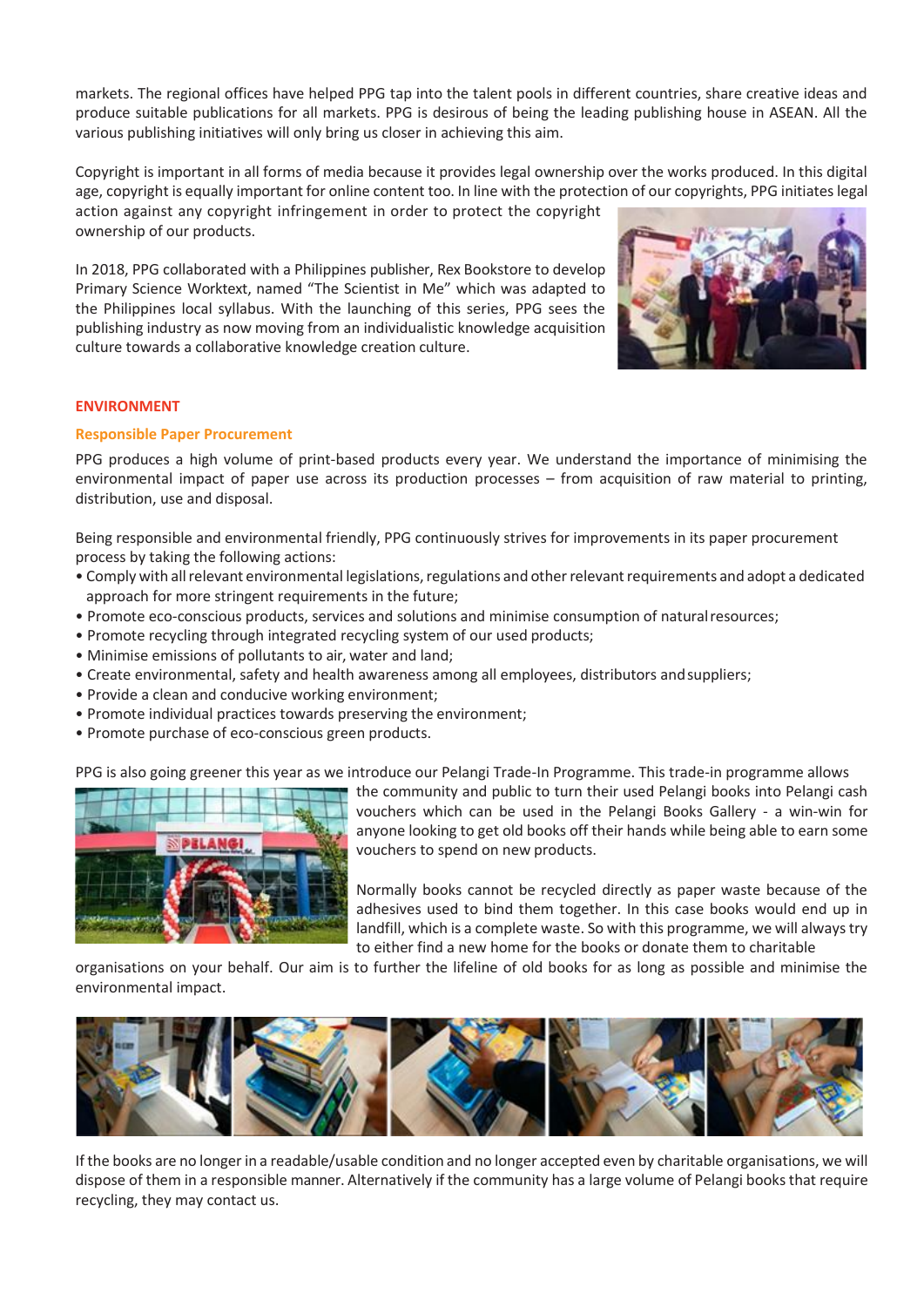### **Operational Excellence**

PPG is committed in minimising the impact of our operations on the environment. We actively monitor our operational carbon footprint, promote recycling and the responsible use of resources within our group of employees and stakeholders.

Over the years, PPG has been making efforts to reduce the consumption of energy. We are gradually changing to energy saving light bulbs in all our office buildings and purchase machines with auto saving mode such as printers and photocopy machines. In addition, translucent roofing panels have been installed in parts of the warehouse area to improve the transmission of natural light into the interior of the building. With these approaches, we are reducing the usage of electricity and energy.





While aiming for greater cost efficiency in our operations, PPG also pays close attention to the waste management and paper usage practices in our offices and branches. Usage of paper is one of the most concrete ways to limit the amount of waste originating from our office operations. PPG implemented paperless initiatives by upgrading its manual process to computerised system in its warehouse, publishing and operation departments. In terms of packing, PPG is also minimising the usage of cartons by palletising the books.

With the initiatives to save the environment, the management tracks monthly

energy usage, water consumption, waste generated and recycling initiatives.

### **WORKPLACE**

### **Career Development**

Performance appraisals encourage improvement of performance and offer valuable opportunities to focus on quality of work and common objectives to identify and correct issues with the job force. In year 2020, 100% of our permanent employees went through performance appraisals. We responded to the outcomes of the appraisals, by providing training in areas such as sales, technical skills, compliance with ISO criteria and hazardous wastemanagement.

In addition, we are focused on continuing to attract top talent from universities and encouraging candidatesto bring their unique skills and experiences to our Company. Hiring fresh young talent is an important strategic way to secure innovative thinkers who will contribute greatly to the Company. Thus, we are continuously committed to hiring interns and offer full time positions thereafter.

Pelangi recognises that it is our people who drives the business forward and acknowledges that having good employee relations and a motivated workforce are crucial to our success. We support life-long learning and development of our employees, hence, we promote opportunities for professional and personal growth. Yearly training and career development programmes are part of our strategy in managing our talents.

Since Covid-19 pandemic, internal webinar trainings with regards to the "New Normal" were organised by Pelangi Education Training Academy to all Pelangi staff. This series of trainings called for all our colleagues to accept and adapt to the changes brought during and after the pandemic. The topics covered The New Normal, The New Normal Me, The New Normal Marketing and The New Normal Publishing.

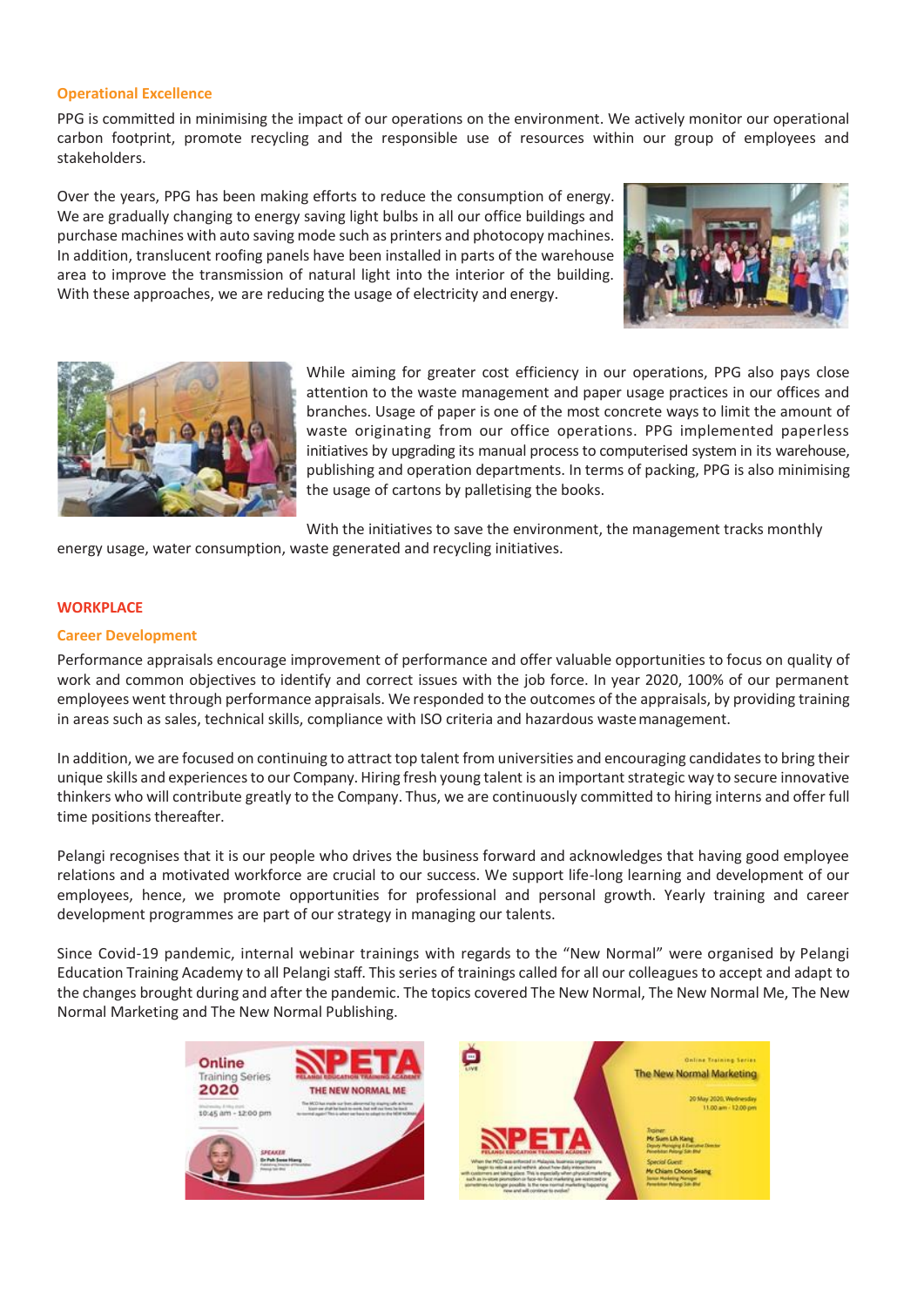## **Conducive Workplace**

As PPG recognises the great importance of employees as a company's valuable assets, it has provided a safe and healthy working environment to its employees with comprehensive occupational health and safety resources.

PPG is committed to provide an interactive and conducive working environment. Thus, PPG plans to conduct Health and Safety Awareness training to equip the employees with today's working needs and latest industrialtechnologies.

Covid-19 measures were implemented to ensure the SOP in working areas are in compliance to the guidelines issued by the Ministry of Health (MOH). As such, efforts to control the spread of virus, including social distancing, daily temperature checks, wearing face mask, hand sanitising, regular disinfection are carried out in the premises. With these measures in place and a preparedness contingency plan, the impact to operation and business can bemitigated.



Embracing New Normal Campaign Posters

In response to the unprecedented pandemic, the Group Managing Director and Deputy Managing Director sent their heartfelt messages via video recording to all the employees in the Group.



**Message from Datuk Sum Kown Cheek, Group Managing Director of Pelangi Publishing Group Bhd.**

# *" Dear All,*

*Since the World Health Organisation (WHO) declared the Covid-19 outbreak a global pandemic in March 2020, our lives have never been the same. There is a great sense of unease everywhere.*

In Pelangi, we have strived to weather this crisis during the Movement Control Order period. I am grateful towards all staff who have given their commitment during this critical situation.

Today, we have to face the reality that The World Will Not Stop. We have to learn how to adapt to the NEW NORMAL. Let us work together to keep going, and turn the darkest hours into the finest hours of our lives. We can make that difference.

*Thank you. "*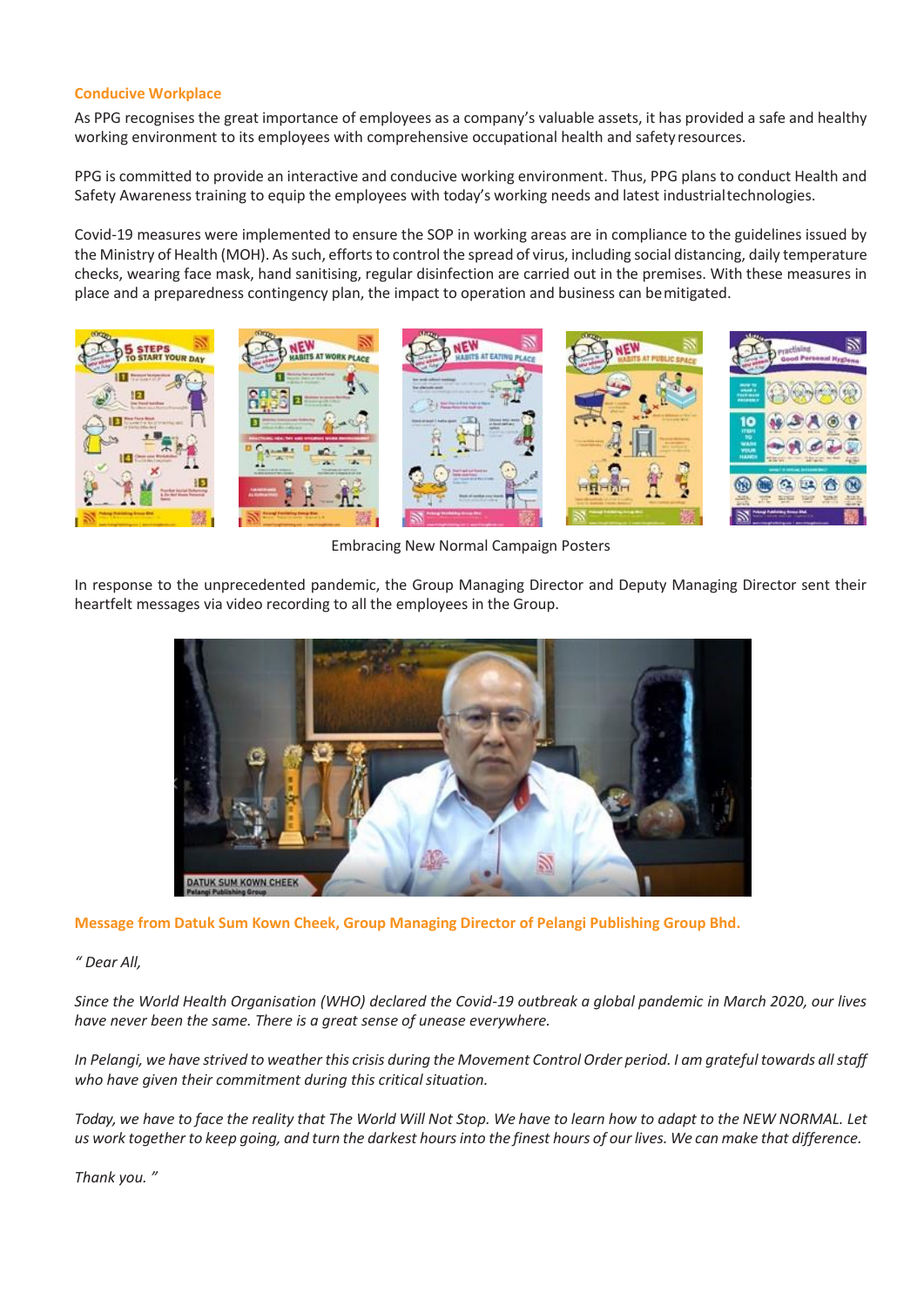

**Message from Mr. Sum Lih Kang, Deputy Managing Director of Pelangi Publishing Group Bhd.**

*" Hi everyone,*

*With this global pandemic, things have changed. The business environment, the working environment, our living conditions; in fact everything has changed. Change is constant and inevitable.*

*For the past 3 months, our organisation had taken measures to be innovative in conducting our businesses to weather this tough period in all our regional offices. We continue to work with experienced educators to produce good quality education contents.*

*During this extraordinary period, we deliver our contents in innovative ways, for instance, e-Learning platform. We also*  make our products available for purchase via digital sales channels. We stay connected and engaged with our customers *through virtual classrooms, online worksheets, online storytelling and so on.*

Now that the Covid-19 outbreak has subsided and all offices have reopened, I hope to see our Pelangi family get through *this difficult time and come back even stronger.*

This is also the time we hope to see leaders emerge from within the Pelangi family. Leaders to step up, regardless of your *position in the organisation, Seize the opportunity to shine!*

*Our mission remains unchanged – Quality Books for Quality Education. Definitely more than books now.* 

*Thank you. "*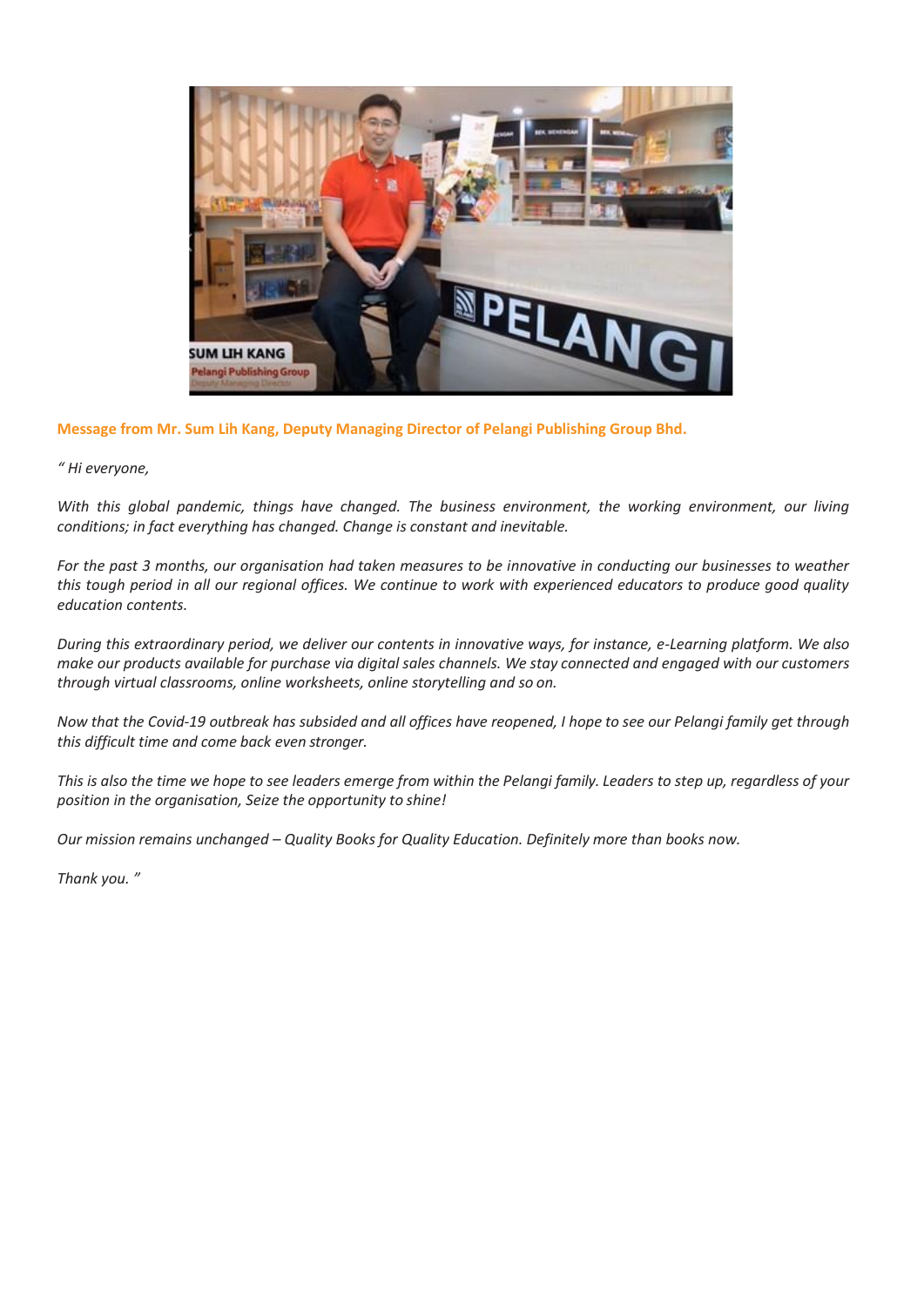#### **Ethical and Responsible Business**

PPG is committed to the highest standards of ethical business conduct. Compliance in the workplace starts with the respect for basic human rights and dignity. PPG's Code of Conduct gives a clear guidance on ethic to directors, all employees, vendors, customers, contractors and business partners.

PPG upholds the integrity and professionalism in the conduct of our business activities, and inculcate its employees to embrace these values in their day to day business dealings. The Employee Handbook has incorporated the Code of Conduct and Ethics to ensure all employees are aware of the Group's principles, always act in the best interest of the Group and avoid situations that may create a conflict of interest.

The Anti-Bribery and Corruption Policy, Whistleblowing Policy and Personal Data Protection Policy have been adopted and are available on the Group's corporate website [www.PelangiPublishing.com. T](http://www.pelangipublishing.com/)rainings have been conducted to brief all employees on the guidelines and required practices and procedures.

#### **Diversity and Equal Opportunities**

PPG is committed to provide equality of opportunities to all existing and prospective employees without discrimination on the basis of religion, gender, race, marital status, nationality, colour, ethnic or national origin, age or disability.

Over 50% of the workforce in our organisation comprises of women. All employees, regardless of gender, are given the opportunity to reach their full potential. From the pie chart, you can view the gender distribution of our employees, excluding foreign workers and part-time workers.



## **COMMUNITY**

#### **Community Investment**

PPG invests in communities to instil the reading habit and to develop future best-seller writers. PPG directs its community support towards local education, by organising knowledge sharing sessions through the collaboration of different local organisations. Such initiatives enable us to reach out to communities and help us obtain valuable product feedback at the same time.

Recent community reach out programmes include:

- Science and Mathematics teachers' training seminars, in collaboration with Malaysian Ministry of Education departments;
- Seminar on Teaching Science, in collaboration with Ministry of Education Thailand;
- Kindergarten projects seminars, in collaboration with Suan Dusit University, Thailand;
- Training of undergraduates from local universities/colleges under our training and internship programmes;
- Talent development through a variety of A&P activities;
- Organising annual competitions eg. Children Poetry Writing Competition and Fable Writing Competition

#### **Corporate Social Responsibility ("CSR") Activities**

PPG is committed in giving back to communities and being a responsible corporate citizen.

PPG has been active in the community and supports a range of activities including donations to orphanage and old folks' home. Employees' participation is the key to success of these initiatives. Such initiatives help to increase employees' interaction outside working hours, build camaraderie and support inter-departmental bonds. While the communities benefit, our employees benefit too.

The Group seeks to make positive impact by promoting education and literacy, supporting our authors, and helping our local communities through innumerable local activities. Each year, PPG donates thousands of books to various school libraries, community libraries and charitable organisations. Books are given to low-income families to promote reading among children who have less or no access to books.